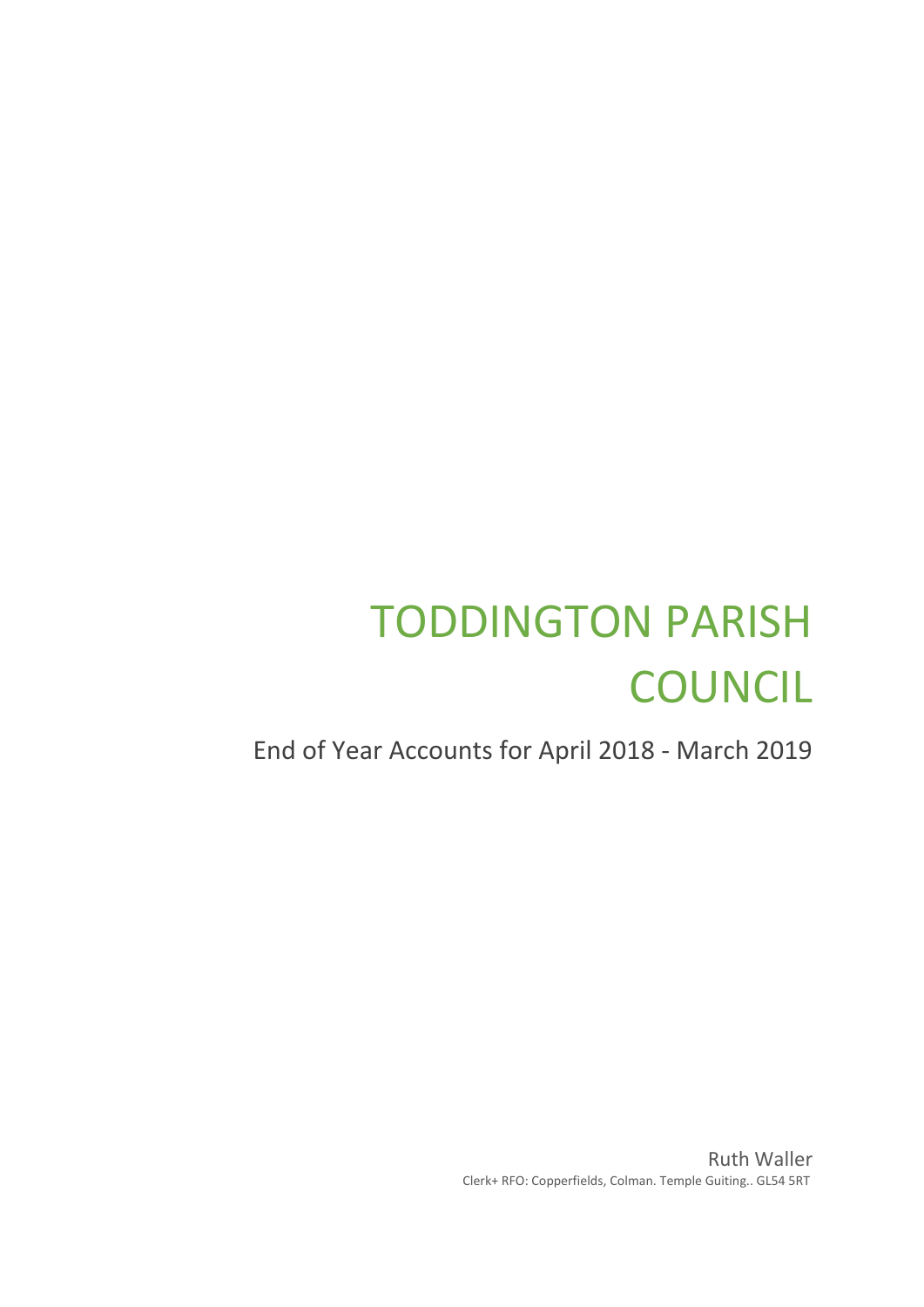# **TODDINGTON PARISH COUNCIL BANK RECONCILIATION AT 31ST MARCH 2019**

## **Lloyds Current & Deposit Accounts**

|                                        | £4,962.33  |                  |           |  |  |
|----------------------------------------|------------|------------------|-----------|--|--|
|                                        | £340.61    |                  |           |  |  |
|                                        |            | £5,302.94        |           |  |  |
|                                        |            |                  |           |  |  |
|                                        |            |                  |           |  |  |
|                                        |            |                  |           |  |  |
|                                        |            |                  |           |  |  |
|                                        |            | £21.00           |           |  |  |
|                                        |            |                  |           |  |  |
|                                        | £0.00      | £0.00            |           |  |  |
|                                        |            |                  | £5,281.94 |  |  |
| Balance as per cash book 31 MARCH 2019 |            |                  |           |  |  |
|                                        |            |                  |           |  |  |
|                                        | 887<br>888 | £10.50<br>£10.50 |           |  |  |

**Total to carry forward £5,282**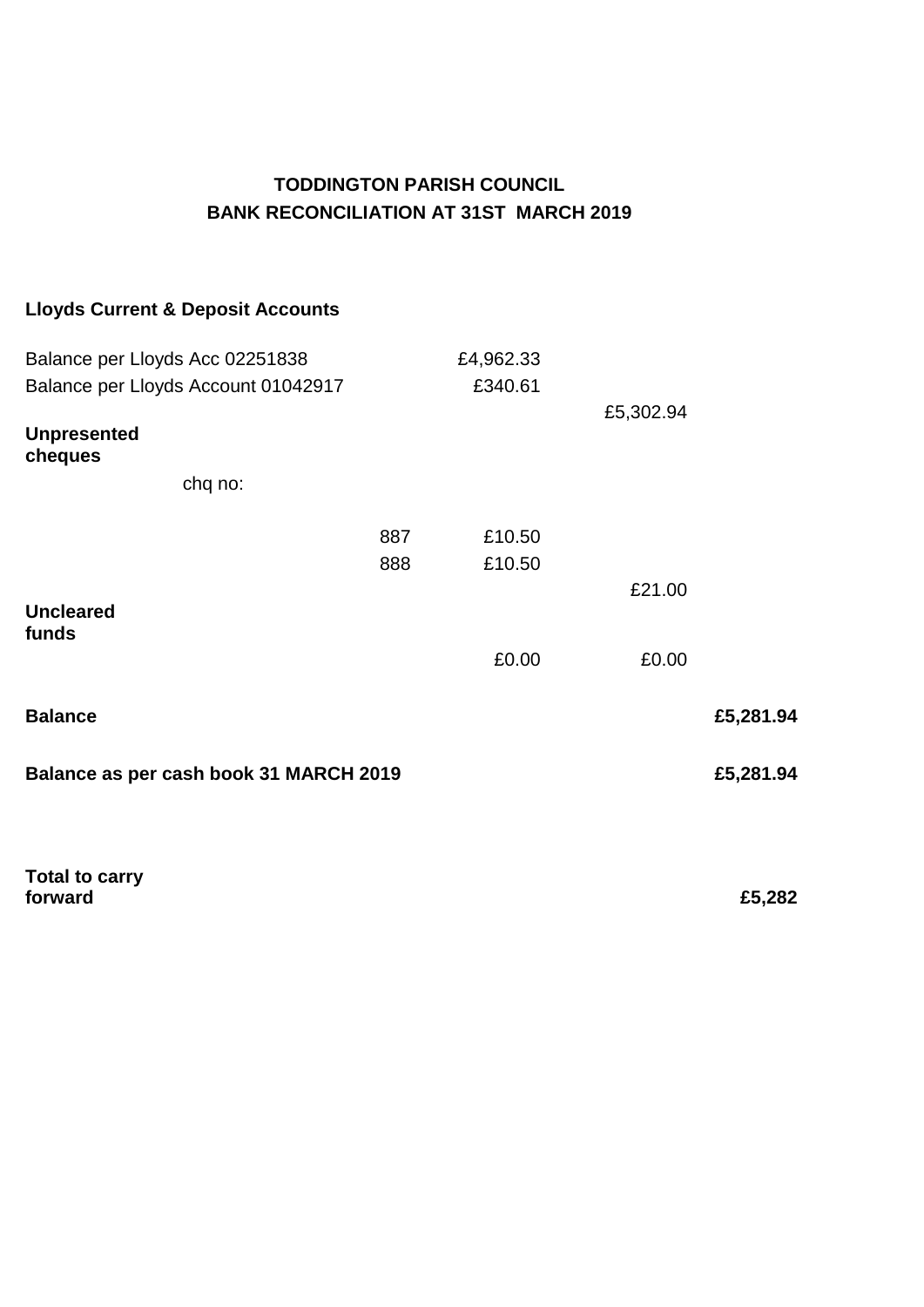## **TODDINGTON PARISH COUNCIL**

## **SUMMARY OF ACCOUNTS AT 31 MARCH 2019**

|                                   | £       | £              | £     | £     |      |
|-----------------------------------|---------|----------------|-------|-------|------|
| <b>Balance at 1 April</b>         |         |                |       |       |      |
| 2018                              |         |                |       |       |      |
| Lloyds TSB Acc 02251838           |         | 3714.57        | 3715  |       |      |
| Lloyds TSB Acc 01042917           |         | 1460.27        | 1460  |       |      |
| Petty cash                        | 0.00    | 0              |       |       |      |
| less unpresented                  |         |                |       |       |      |
| cheques                           | 421.35  | 421            |       |       |      |
|                                   |         |                | 4753  |       |      |
| <b>Income</b>                     |         |                |       |       |      |
| Precept                           | 8300.00 | 8300           |       |       |      |
| <b>Council Tax</b>                |         |                |       |       |      |
| <b>Support Grant</b>              | 0.00    | 0              |       |       |      |
| <b>Lloyds TSB interest</b>        | 2.06    | $\overline{2}$ |       |       |      |
| VAT recovered                     | 0.00    | 0              |       |       |      |
| Other                             | 0.00    | $\overline{0}$ |       |       |      |
|                                   |         |                | 8302  |       |      |
| <b>TOTAL INCOME</b>               |         |                | 13056 | 13056 |      |
| <b>Expenditure</b>                |         |                |       |       |      |
| Clerk's salary                    | 3832.00 | 3832           |       |       |      |
| Other payments                    | 3941.61 | 3942           |       |       |      |
| <b>TOTAL</b>                      |         |                |       |       |      |
| <b>EXPENDITURE</b>                |         |                | 7774  | 7774  |      |
| <b>BALANCE</b>                    |         |                |       | 5282  |      |
| <b>Balance at 31 March 2019</b>   |         |                |       |       |      |
| Lloyds TSB Acc                    |         |                |       |       |      |
| 01042917                          | 340.61  | 341            |       |       |      |
| Lloyds TSB Acc                    |         |                |       |       |      |
| 02251838                          | 4962.33 | 4962           | 5303  |       |      |
| Uncashed cheques                  |         | 21             |       |       |      |
|                                   |         |                |       |       |      |
|                                   |         | 21             | 21    |       |      |
| Invested cash at 31 March 2019    |         |                |       | 5282  | 5282 |
| <b>Amount to carry</b><br>forward |         |                |       | 5282  |      |